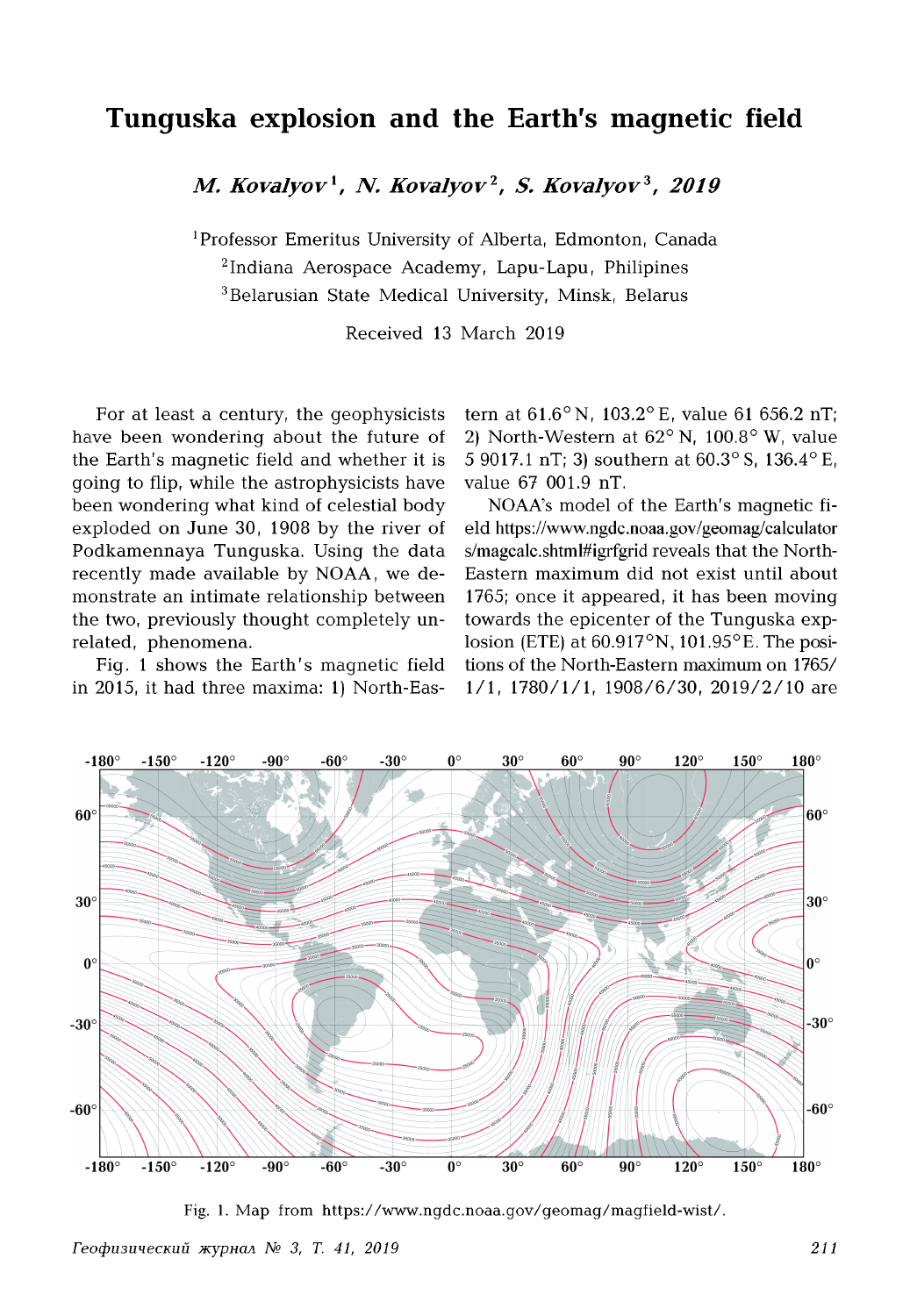

Fig. 2. Data from https://www.ngdc.noaa.gov/geomag/calculators/magcalc.shtml#igrfgrid, plotter https://www.darrinward.com/lat-long/?id=5a292ecf87f4b5.09773456. Magenta circles indicate the location of the North-Eastern maximum on the dates shown, according to IGRF prior to 2018 and according to WMM after 2018. ETE is shown by the red circle. The green triangle shows the Siberian Death Valley at  $63.8^{\circ}$  N; 110:65° E; at the time of the Tunguska explosion the North-Eastern maximum was 120 km from the center of the Death Valley.

shown in Fig. 2; their coordinates, distance from ETE and total intensity were:

1765/1/1 at 72.1° N, 125.9° E,  $\approx 1610$  km from ETE, value 61547.5; 1780/1/1 at  $69.6^{\circ}$  N,  $117.1^{\circ}$  E,  $\approx$  1190 km from ETE, value 61161.3; 1908/6/30 at  $63.8^{\circ}$  N,  $110.65^{\circ}$  E,  $\approx$  550 km from ETE, value 61472.8; 2019/2/10 at  $61.5^{\circ}$  N,  $102.7^{\circ}$  E,  $\approx$  76 km from ETE, value 61713.3.

The North-Eastern maximum is currently only 76 km away from ETE. Such steady march of the North-Eastern maximum towards ETE cannot be coincidental.

As shown in Fig. 3, since 1900 and up to 2019 the magnetic North Pole has also been moving towards ETE along a path that looks almost like straight line in the coordinates of Fig. 3. It looks like in 1900—2010 the magnetic North Pole has been but a "weighted average" of the North-Eastern and North-Western maxima; as the relative contribution of the North-Western maximum to the Earth's magnetic field declines and the relative contribution of the North-Eastern maximum to the Earth's magnetic field increases, the magnetic North Pole shifts from the North-Western maximum to the North-Eastern maximum.

Can all of these be merely coincidental? It is very unlikely. Since the motion of the North-Eastern maximum towards the location of ETE started in 1765, or 143 years before the Tunguska explosion, we must rule out that the somewhere-hidden remnants of the Tunguska "meteorite" are somehow attracting the North-Eastern maximum. The only reasonable explanation is that the 1908/



Fig. 3. Modelled path of the magnetic North Pole, https://maps.ngdc.noaa.gov/viewers/historical \_declination/. Little squares show measured locations. The straight line is drawn to more-or-less fit the actually measured locations in 1973, 1984, 1994, 2001, and 2007; its right-most point is within kilometers of the ETE. On the globe the straight line is neither straight nor a great circle.